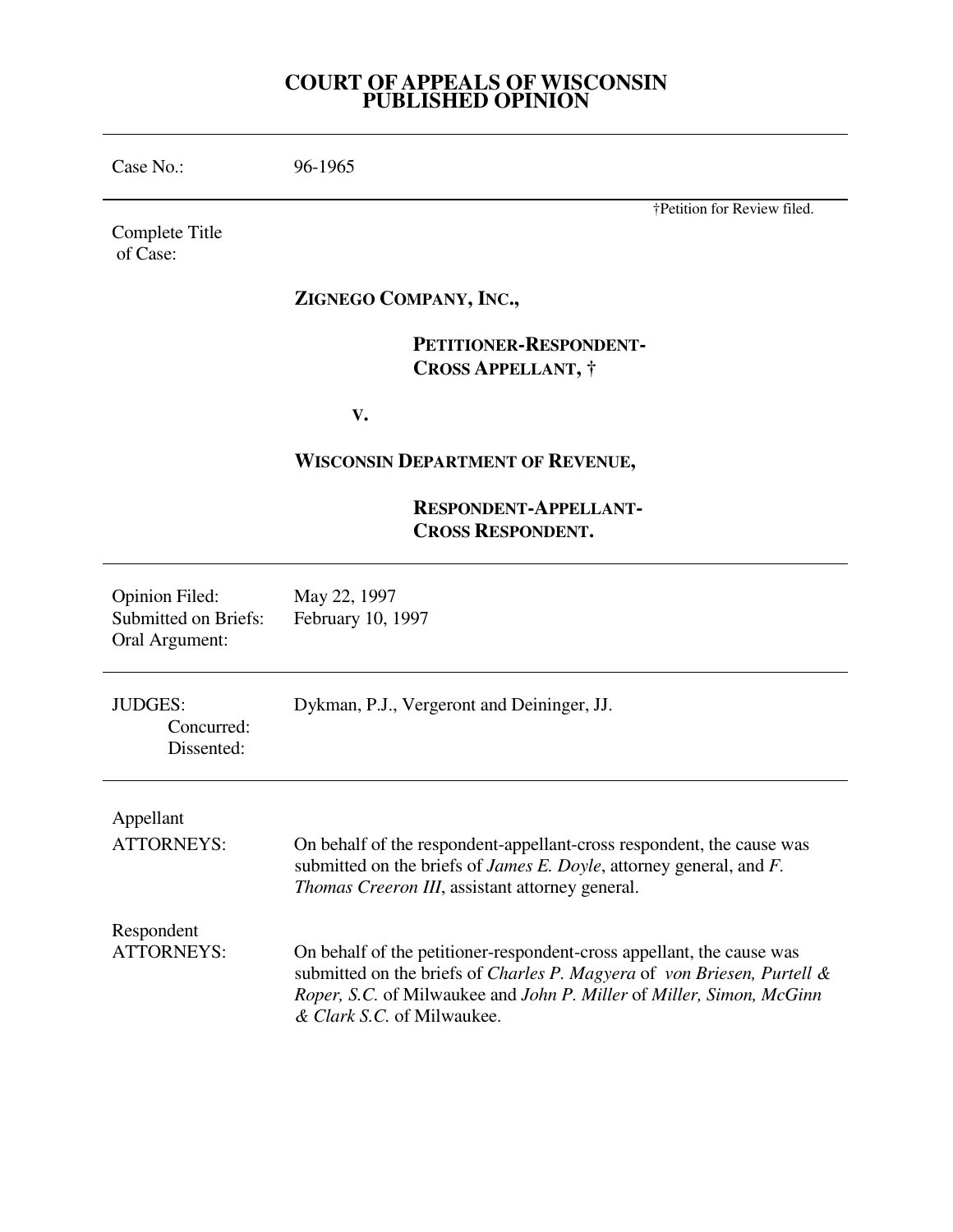# **COURT OF APPEALS DECISION DATED AND RELEASED**

### May 22, 1997

**A party may file with the Supreme Court a petition to review an adverse decision by the Court of Appeals.** *See* **§ 808.10 and RULE 809.62, STATS.**

### **NOTICE**

**This opinion is subject to further editing. If published, the official version will appear in the bound volume of the Official Reports.** 

#### **No. 96-1965**

### **STATE OF WISCONSIN IN COURT OF APPEALS**

**ZIGNEGO COMPANY, INC.,** 

 **PETITIONER-RESPONDENT- CROSS APPELLANT,** 

 **V.** 

**WISCONSIN DEPARTMENT OF REVENUE,** 

 **RESPONDENT-APPELLANT- CROSS RESPONDENT.** 

 APPEAL and CROSS-APPEAL from an order of the circuit court for Dane County: RICHARD J. CALLAWAY, Judge. *Affirmed in part; reversed in part and cause remanded with directions.*

Before Dykman, P.J., Vergeront and Deininger, JJ.

 DYKMAN, P.J. This is an appeal from an order affirming in part and reversing in part a decision of the Tax Appeals Commission (TAC). The TAC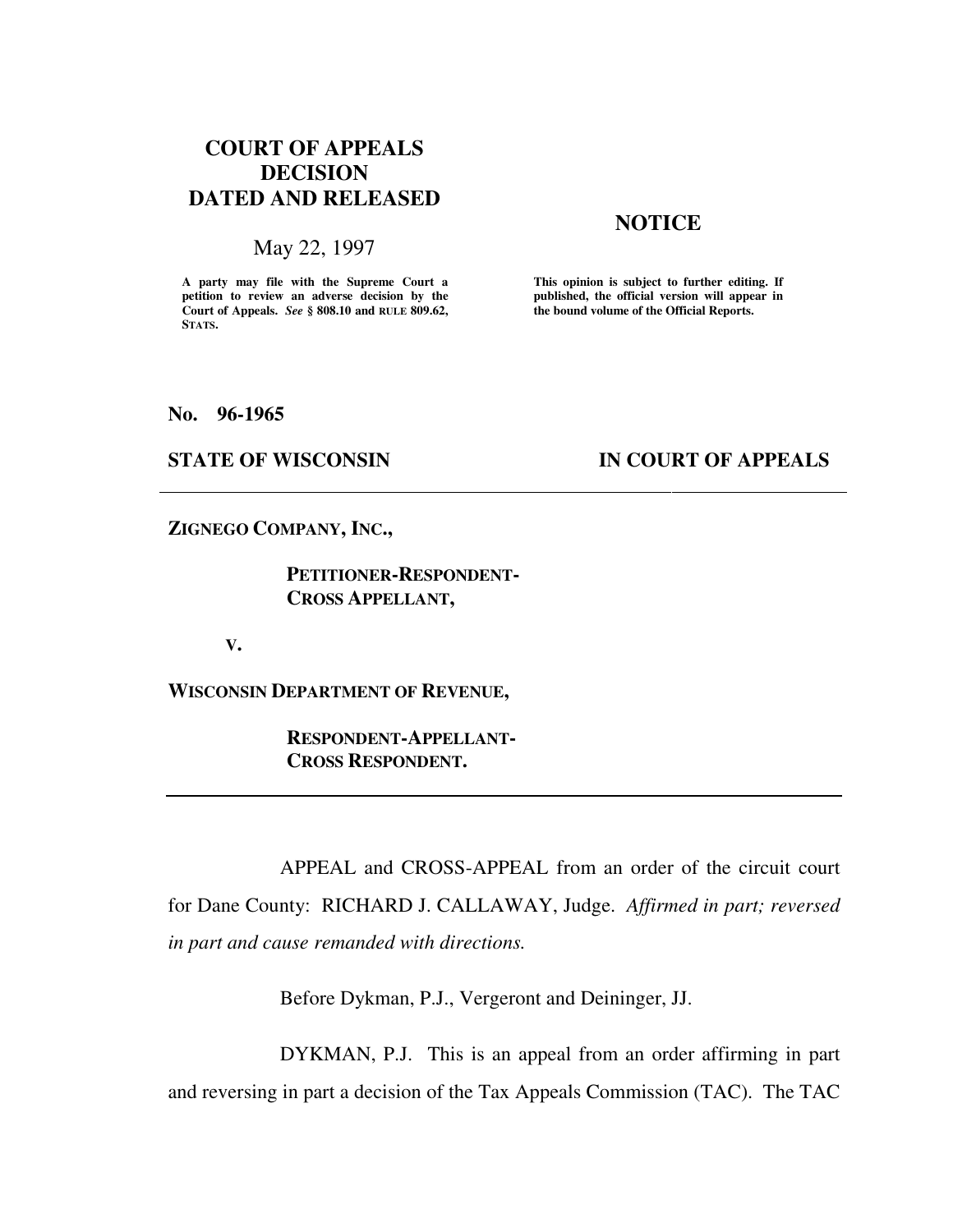had concluded that Zignego Company, Inc. was liable for sales or use taxes on materials it purchased for use in its construction business. The trial court agreed, but reversed TAC's determination that Zignego's failure to file a sales and use tax return tolled the operation of the pertinent statute of limitations. Zignego crossappeals the trial court's conclusion that it was liable for sales and use tax for years not barred by the statute of limitations.

 We conclude that Zignego's failure to file a sales and use tax return tolled the applicable statute of limitations. We therefore reverse the order as to this issue. However, we affirm the part of the order affirming the TAC's conclusion that Zignego was liable for sales and use tax on materials it bought and used in its construction business.

 Zignego Company builds roads and highways for various units of government. It purchases cement, aggregate and other ingredients and mixes them in a "batch plant" or what are commonly called "cement trucks." It takes the concrete to construction sites and places it in forms where it is finished by Zignego's employees. The result is completed road surface and curb and gutter. From April 1, 1984 to March 31, 1992, Zignego paid no sales or use tax on most of the materials used to make its concrete. As a result of a field audit, the Department of Revenue (DOR) issued an assessment against Zignego of \$292,394.93 for unpaid sales and use taxes, interest, penalties and late filing fees.

 The DOR denied Zignego's request for a redetermination of the tax, and Zignego petitioned the TAC for review. The TAC affirmed DOR's redetermination, and Zignego appealed to the circuit court. The circuit court reversed the TAC's decision in part and affirmed in part. The DOR appeals and Zignego cross-appeals the circuit court's determination.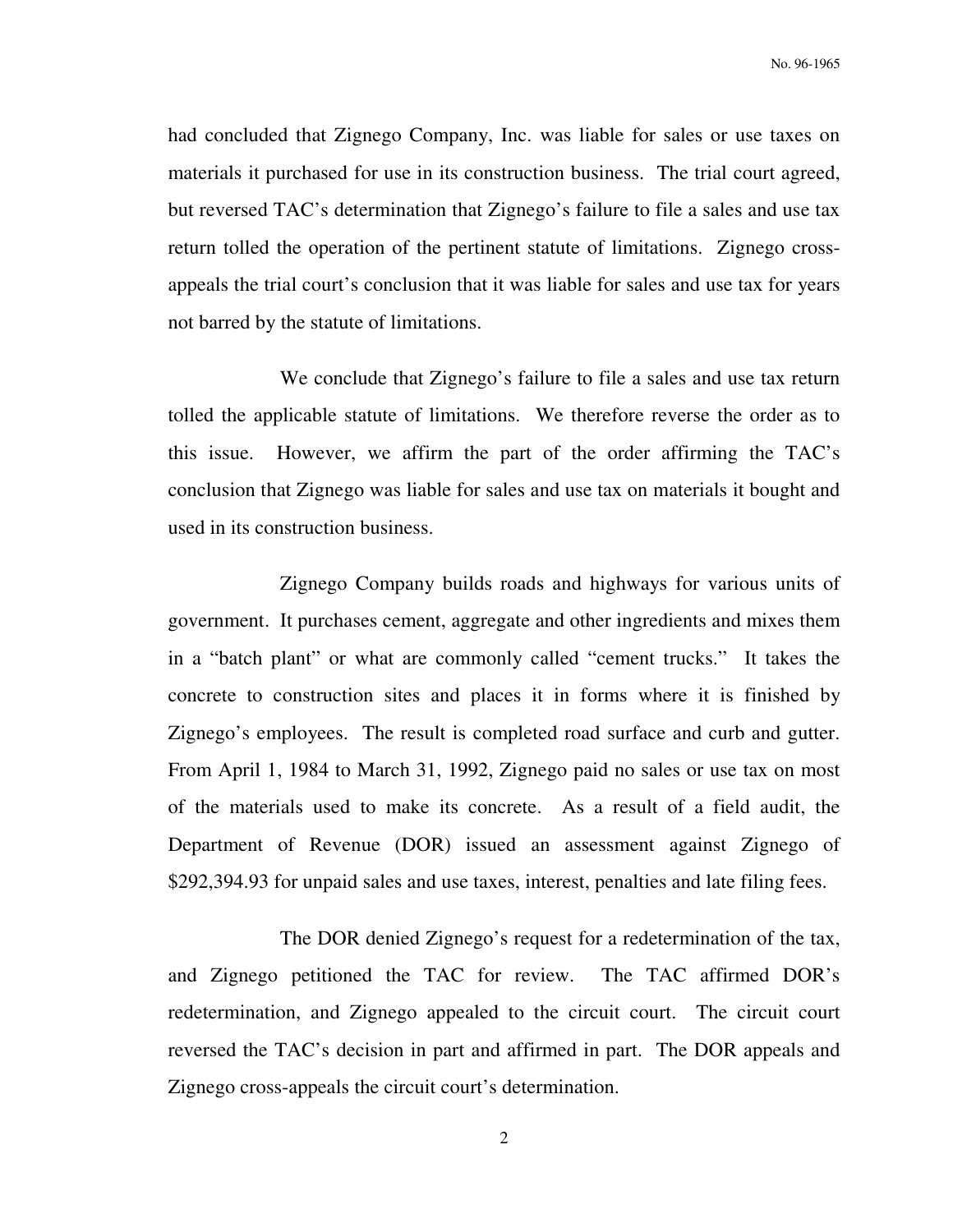#### DOR's APPEAL

 The circuit court concluded that the applicable statute of limitations had run on the DOR's claim for back sales and use taxes. This determination involves the interpretation of a statute and is therefore a matter that we review *de novo*. *See L & W Constr. Co. v. DOR*, 149 Wis.2d 684, 688-89, 439 N.W.2d 619, 620 (Ct. App. 1989). But when we review an administrative agency's interpretation of a statute, we often defer to the agency's interpretation. We give "great weight" deference when the following conditions are met:

> (1) the agency was charged by the legislature with the duty of administering the statute; (2) that the interpretation of the agency is one of long-standing; (3) that the agency employed its expertise or specialized knowledge in forming the interpretation; and (4) that the agency's interpretation will provide uniformity and consistency in the application of the statute.

*UFE Inc. v. LIRC*, 201 Wis.2d 274, 284, 548 N.W.2d 57, 61 (1996). When we give great weight deference, we will sustain a reasonable agency conclusion even if an alternative conclusion is more reasonable. *Id.* at 287, 548 N.W.2d at 62.

 We give "due weight" deference when the agency has some experience in an area, but has not developed the expertise that necessarily places it in a better position to make judgments regarding the interpretation of the statute than a court. Under this test, we will not overturn a reasonable agency decision that comports with the purpose of the statute unless we determine that there is a more reasonable interpretation available. *Id.* at 286-87, 548 N.W.2d at 62.

 We review an agency's interpretation of a statute *de novo* only when the issue before the agency is clearly one of first impression or when the agency's position on the issue has been so inconsistent so as to provide no real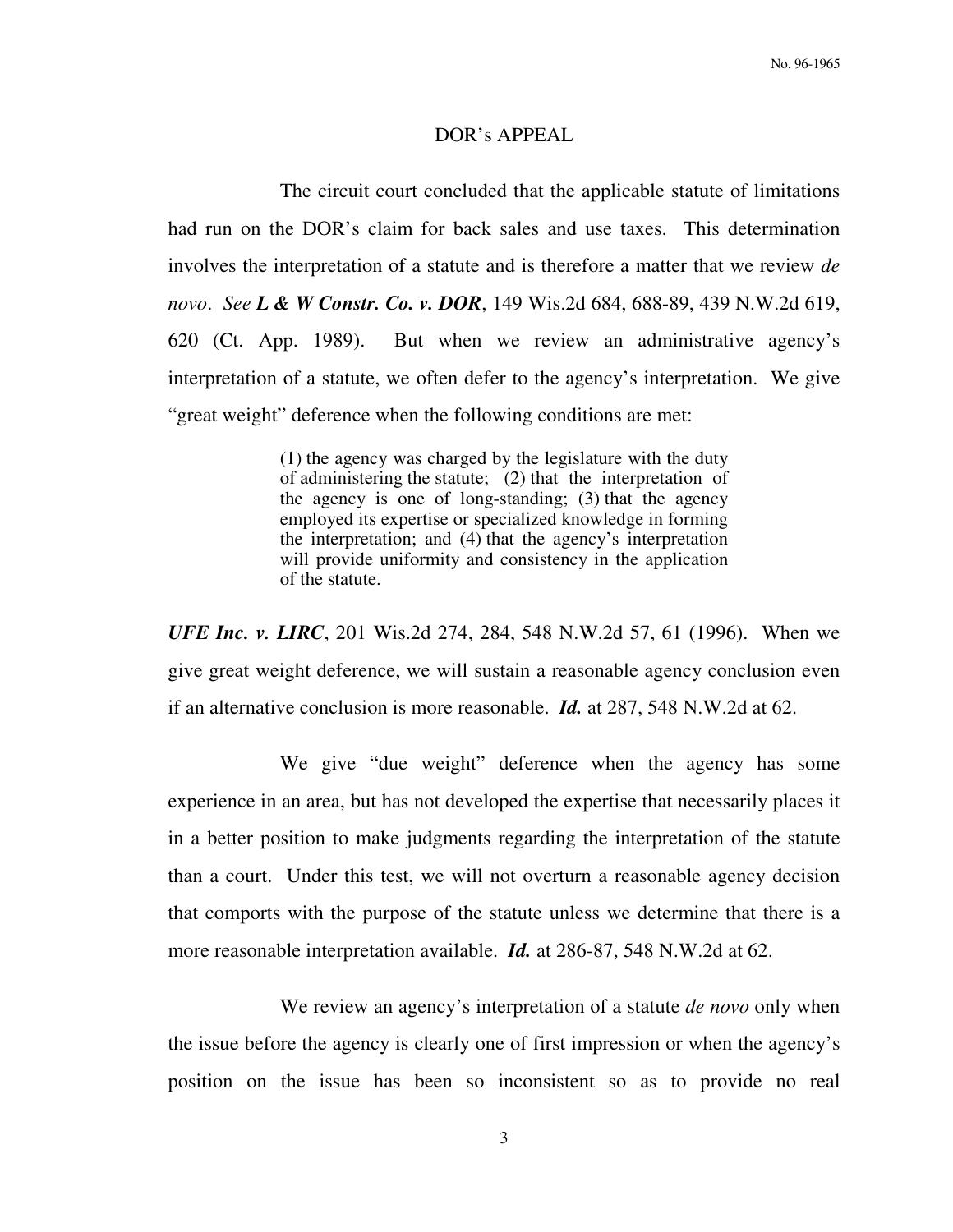guidance. *Id.* at 285, 548 N.W.2d at 62. Regardless of our standard of review, we review the decision of the agency, not that of the circuit court. *Wisconsin Cent. Ltd. v. Public Serv. Comm'n*, 170 Wis.2d 558, 567, 490 N.W.2d 27, 31 (Ct. App. 1992).

 The statute of limitation that the TAC interpreted to permit DOR to collect sales and use tax retroactive to April 1, 1984 is § 77.59(3), STATS., which provides in pertinent part:

> No determination of the tax liability of a person may be made unless written notice of the determination is given to the taxpayer within 4 years after the due date of the taxpayer's Wisconsin income or franchise tax return or, if exempt, within 4 years of the 15th day of the 4th month of the year following the close of the calendar or fiscal year, within 4 years of the dissolution of a corporation or within 4 years of the date any sales and use tax return required to be filed for any period in that year was filed, *whichever is later*….

(Emphasis added.) Predictably, the parties differ as to the standard we should use in reviewing the TAC's interpretation of § 77.59(3), STATS. In particular, they differ on whether TAC's interpretation is "long standing," a factor necessary if we are to accord TAC's conclusion great weight.

 The issue of the application of a statute of limitation to unfiled sales and use tax returns was discussed in *Bank Equipment Lease, Inc. v. DOR*, No. S-10096 (Wis. Tax App. Comm'n Mar. 14, 1986). The TAC noted that § 77.59(3), STATS., was involved in its decision and concluded that "[t]he statute of limitations for the years under review ha[s] not run because of the petitioner's failure to file annual information returns as required by s.  $77.58(2)(a)$ ." We therefore conclude that since 1986, the TAC has had some experience with the legal consequence of failing to file sales and use tax returns.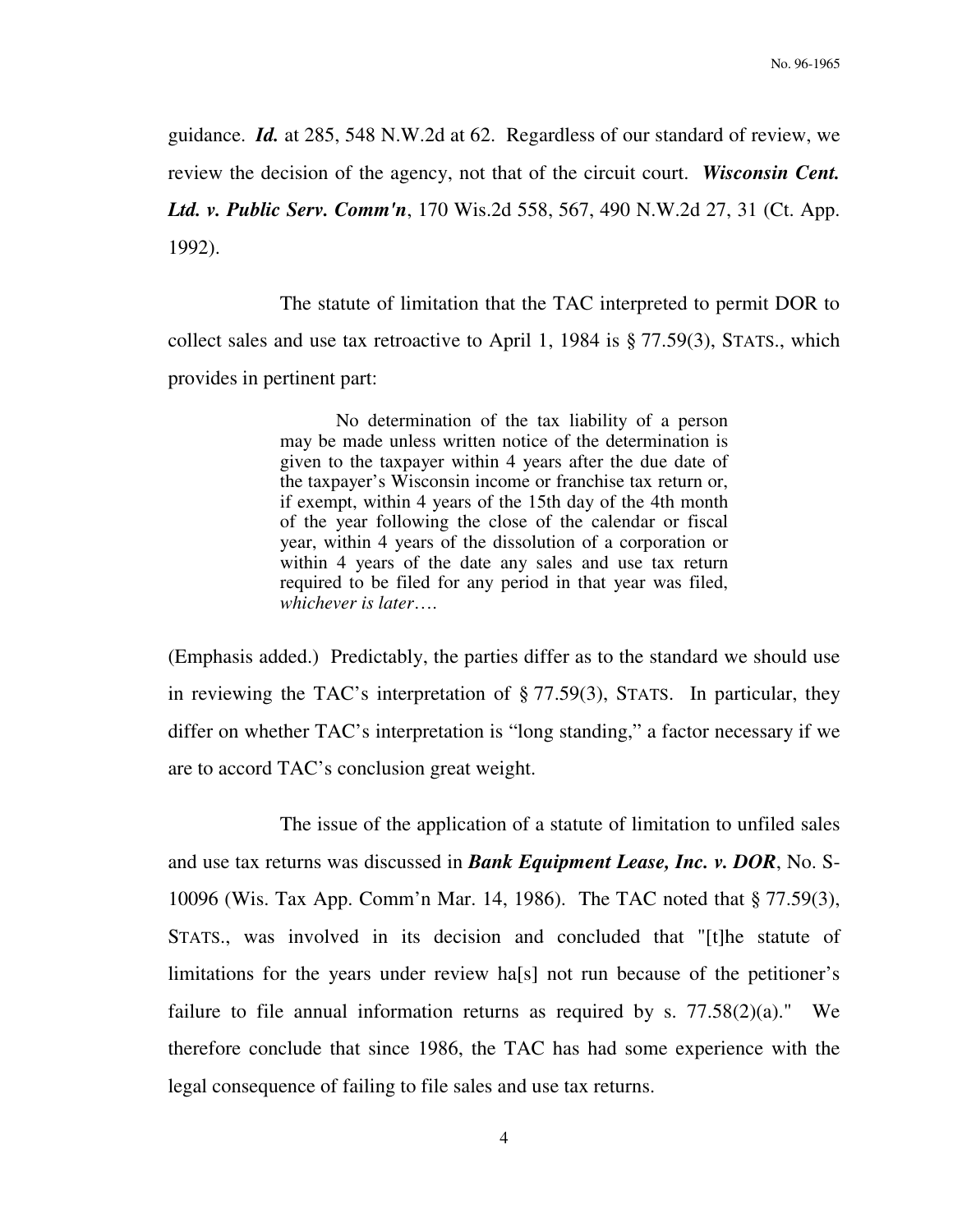Zignego argues that *Bank Equipment* was wrongly decided, and therefore we should conclude that the TAC does not have the requisite length of experience for us to defer to its interpretation of § 77.59(3), STATS. But this argument is unsupported by legal authority. In *State v. Shaffer*, 96 Wis.2d 531, 545-56, 292 N.W.2d 370, 378 (Ct. App. 1980), we said that arguments of this sort are inadequate and would not be considered in the future. We have followed this ruling many times since and see no reason to depart from it here.

In *UFE*, 201 Wis.2d at 286-87, 548 N.W.2d at 62, the court

explained the test for determining whether due weight deference was appropriate:

Due weight deference is appropriate when the agency has some experience in an area, but has not developed the expertise which necessarily places it in a better position to make judgments regarding the interpretation of the statute than a court. The deference allowed an administrative agency under due weight is not so much based upon its knowledge or skill as it is on the fact that the legislature has charged the agency with the enforcement of the statute in question. Since in such situations the agency has had at least one opportunity to analyze the issue and formulate a position, a court will not overturn a reasonable agency decision that comports with the purpose of the statute unless the court determines that there is a more reasonable interpretation available.

 The legislature has charged the TAC with enforcement of § 77.59(3), STATS. The TAC has had at least one opportunity to analyze that statute and formulate a position. We therefore grant due deference to the TAC's interpretation of § 77.59(3). This means that if the TAC's interpretation is as least as reasonable as Zignego's, we will accept that of the TAC.

The TAC points out that  $\S 77.59(3)$ , STATS., sets up several dates beyond which the DOR cannot assess a sales or use tax. And the statute provides that the proper time limit to use is "whichever is later." One of the times is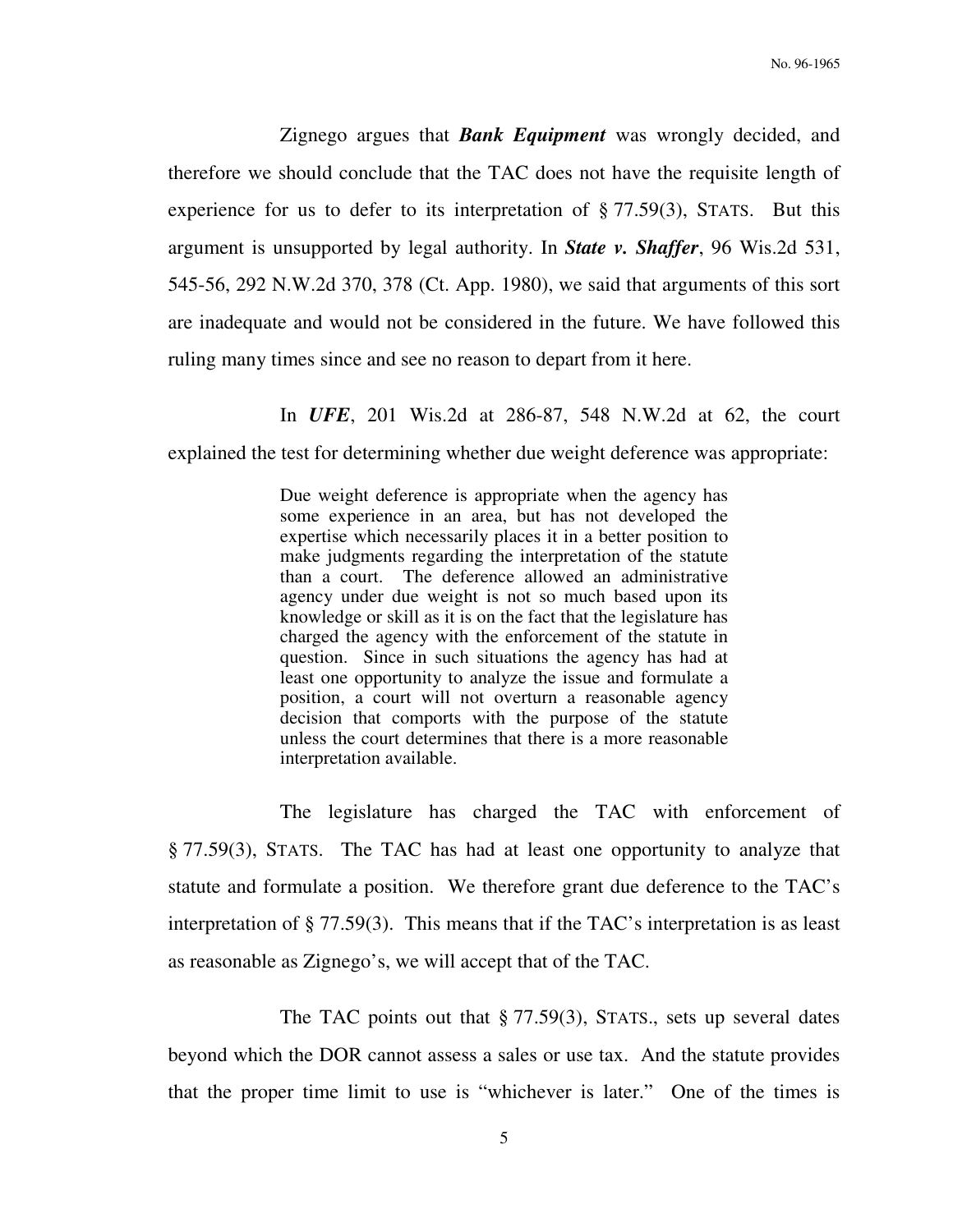"within 4 years of the date any sales and use tax return required to be filed for any period in that year was filed…." The TAC's conclusion is that if a sales and use tax return is never filed, the four years never begins to run. A DOR determination of sales or use tax liability can therefore never be untimely where the taxpayer fails to file a sales and use tax return. We conclude that this is a reasonable interpretation of § 77.59(3), STATS.

Zignego points to 77.59(8), STATS, which provides in pertinent part:

 Notwithstanding any other provision of this subchapter, if a person fails to file a report or return required by this subchapter or files a false or fraudulent report or return with the intent in either case to defeat or evade tax required to be paid, the department may determine the proper tax due at any time and without regard to when such failure or filing occurred and without regard to whether a field audit determination was previously made….

Zignego argues that § 77.59(3), STATS., must be construed in harmony with § 77.59(8), STATS. The latter statute, Zignego asserts, provides that an unlimited statute of limitations is applicable when and only when the taxpayer fails to file a report or return with the intent to defeat or evade taxes. Zignego is correct that both statutes speak to the issue of an unlimited statute of limitations when the taxpayer fails to file. Still, the subsections differ. Section 77.59(8) relates to the statute of limitations applicable when either a failure to file or a filing was done with intent to evade the tax. Section 77.59(3) relates to a non-fraudulent failure to file. The trial court concluded that to avoid superfluity in the two statutes, § 77.59(8) should be read to be the only statute that provided an unlimited statute of limitations when a return was not filed. This interpretation, however, makes questionable the meaning of "was filed" in § 77.59(3) when no return was ever filed.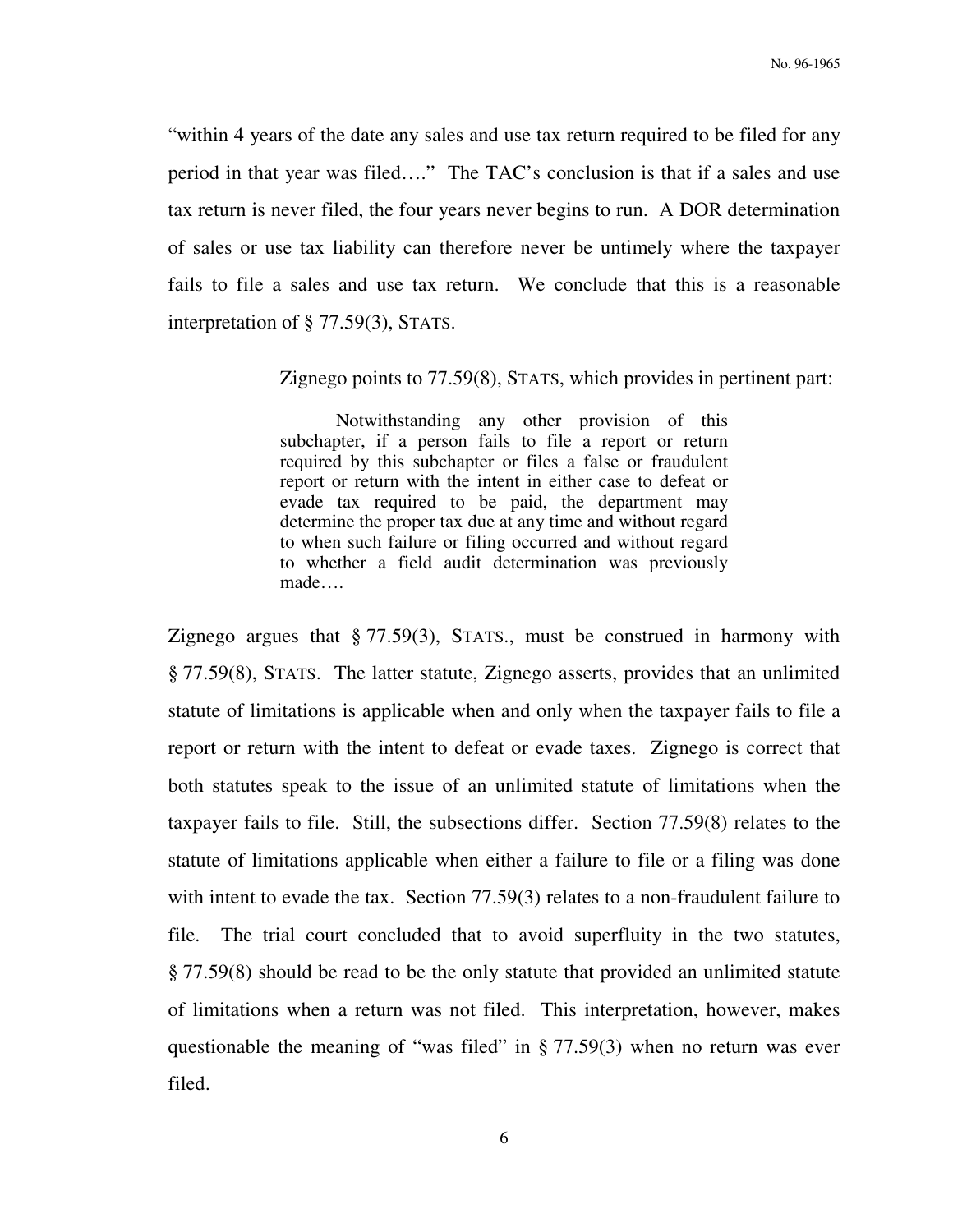We have concluded that we will grant due deference to the TAC's interpretation of § 77.59(3), STATS. Therefore, we may only overturn the TAC's determination if we conclude that some interpretation of  $\S 77.59(3)$  is more reasonable than the TAC's interpretation. We do not know of a more reasonable interpretation. We therefore must accept the TAC's conclusion that because Zignego failed to file sales and use tax returns, the statute of limitations in § 77.59(3) never began to run.

#### ZIGNEGO'S CROSS-APPEAL

 Zignego's cross-appeal involves the merits of the TAC's determination that Zignego's purchases of materials which ultimately became concrete roadways and curb and gutter were subject to sales or use tax. This is also a question of law. Zignego asserts that our standard of review is therefore *de novo*. However, as we have previously explained, there is far more to determining the proper standard by which we review an administrative agency's interpretation of a statute than concluding that we are deciding a question of statutory interpretation. In this case, as in many administrative appeals, the standard of review we are required to use determines the outcome of the appeal. To determine our standard of review, we must first consider the applicable statutes.

Section 77.54(2), STATS., exempts from sales and use taxes:

 The gross receipts from sales of and the storage, use or other consumption of tangible personal property becoming an ingredient or component part of an article of tangible personal property or which is consumed or destroyed or loses its identity in the manufacture of tangible personal property in any form destined for sale, but this exemption shall not include fuel or electricity.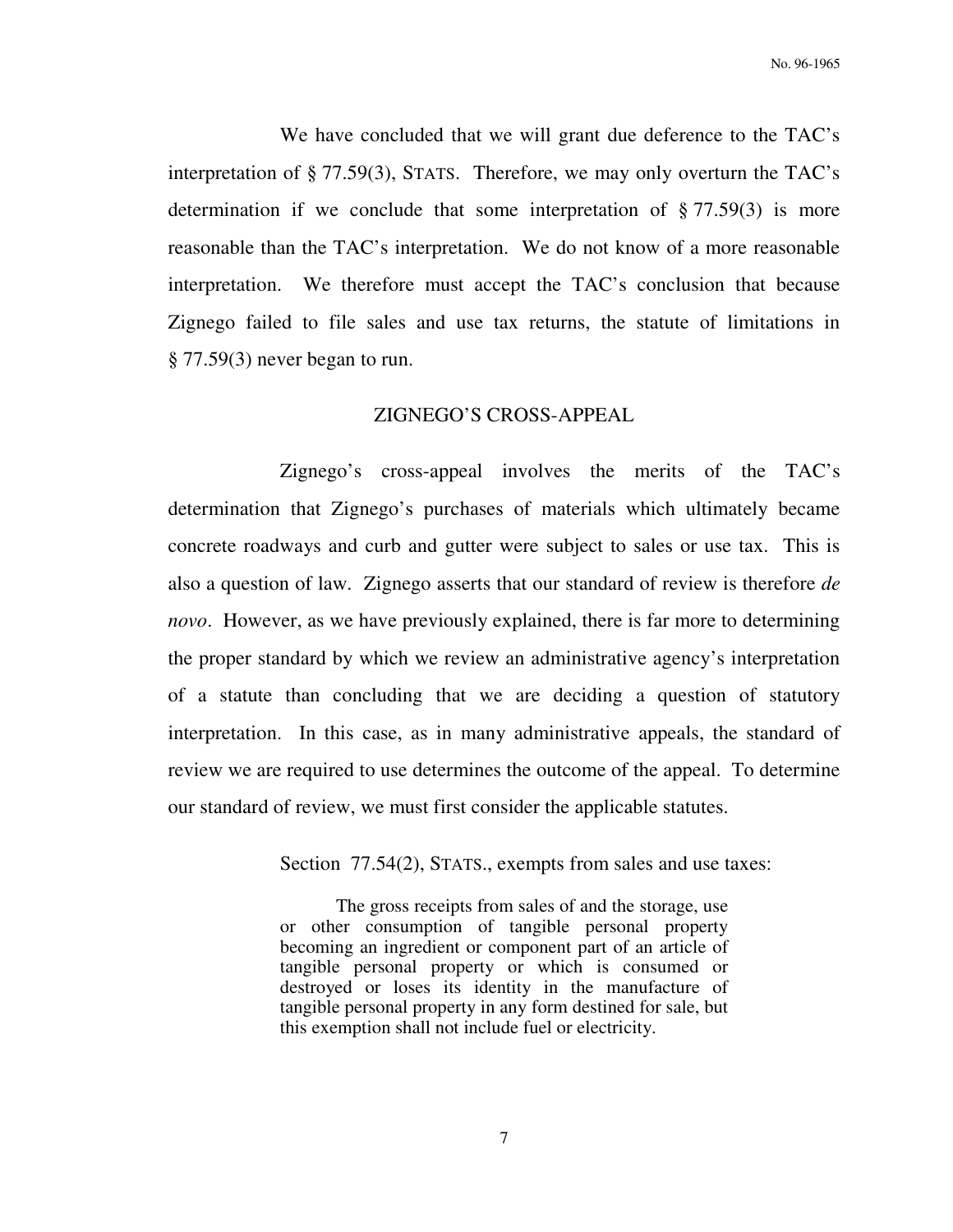Section 77.51(2), STATS., defines a special rule for contractors. Zignego is a contractor. Under  $\S 77.51(2)$ , contractors are considered to be the consumers of the goods that they use in real property construction, thus making the sales and use tax applicable to sales of goods to them. The interaction of these statutes and their application to the facts of this case is a question of law. *Olen v. Phelps*, 200 Wis.2d 155, 160, 546 N.W.2d 176, 180 (Ct. App. 1996).

 The TAC has previously considered an issue similar to the one involved in this appeal. In *Druml v. DOR*, No. 88-S-547 (Wis. Tax App. Comm'n July 8, 1994), the TAC considered the sale of materials used in the production of concrete slabs under the exemption statute involved here, § 77.54(2), STATS. However, as Zignego notes, *Druml* was decided under the second, or "consumption" exemption of the statute, and Zignego claims that it is entitled to an exemption under the first or "ingredient" exemption. Still, the general determination made in the two cases is the same. And we decided a similar issue in *DOR v. Johnson & Johnson*, 130 Wis.2d 187, 387 N.W.2d 91 (Ct. App. 1986). There, we considered the effect of § 77.51(18), STATS., 1983-84 (now §77.51(2), STATS.), which for the purpose of Chapter 77, STATS., sets out a special rule for contractors: "'Contractors' and 'subcontractors' are the consumers of tangible personal property used by them in real property construction activities and the sales and use tax applies to the sale of tangible personal property to them."

*Johnson & Johnson* considered whether a taxpayer who sold asphalt to local units of government was exempted from paying sales or use tax by  $\S 77.52(13)$  and (14), STATS. We did not consider the effect of  $\S 77.54(2)$ , STATS. Nonetheless, we described the relationship of the special rule applicable to contractors to the exemption statutes involved in the case: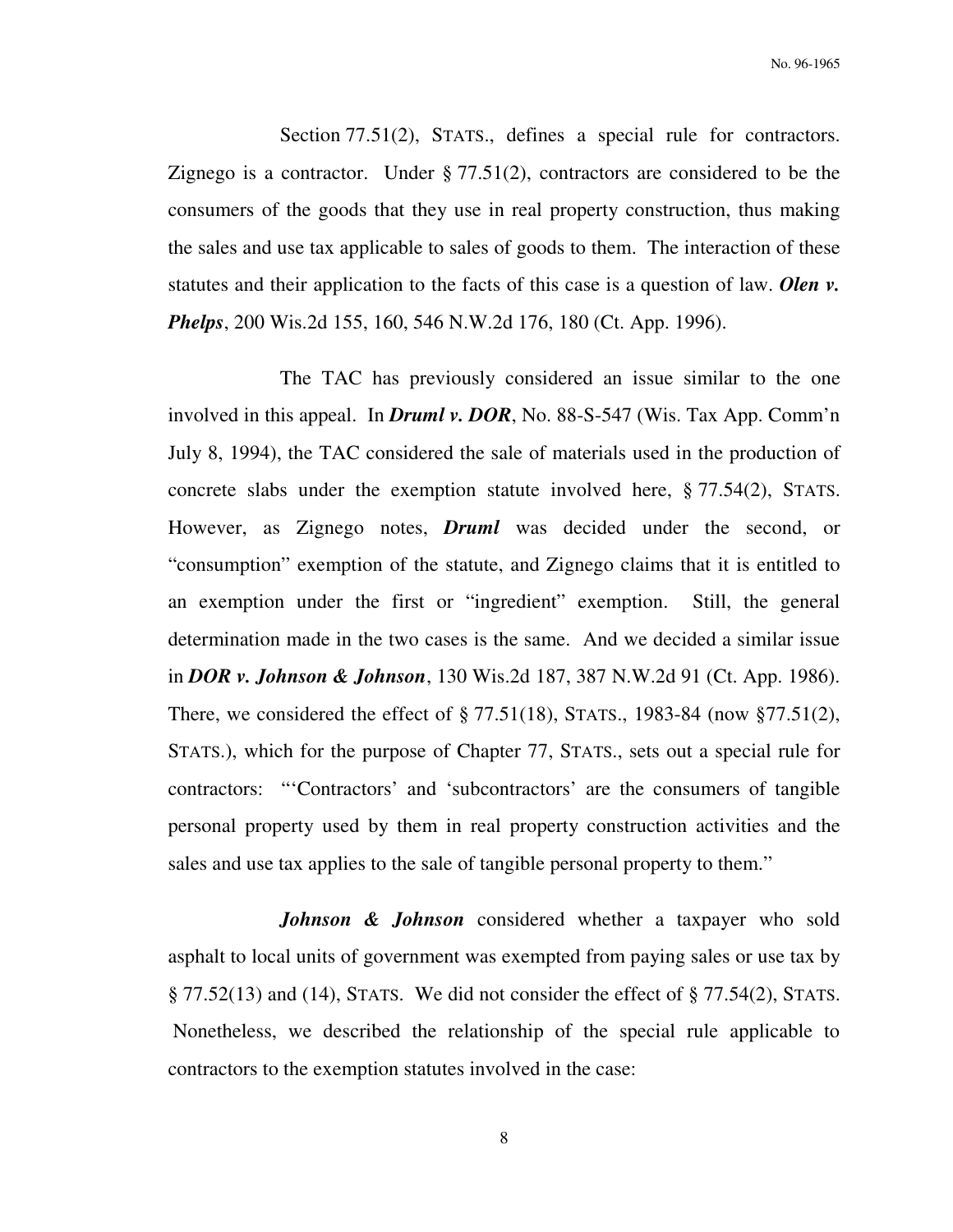APC purchases raw materials from suppliers for use in the manufacture of emulsified asphalt products. The end product is sold to local units of government for road repair and construction. Generally, under secs. 77.52(13) and (14), Stats., APC's purchases would be exempt from the sales tax if the materials were simply resold to the ultimate consumers. If, however, APC is a "contractor" as that term is defined in sec  $77.51(18)$  [now §  $77.51(2)$ ]—if it is a "consumer" of the purchased materials in that its resale to the ultimate customer involves the "performance of real property construction activities" by APC—the exemption is unavailable.

*Id.* at 188, 387 N.W.2d at 91. The TAC relied upon *Johnson & Johnson* to reach its conclusion that Zignego's purchases of materials used in making concrete were not exempt from Wisconsin's sales and use tax.

 In *William Wrigley, Jr., Co. v. DOR*, 176 Wis.2d 795, 801, 500 N.W.2d 667, 670 (1993), the court said: "The Tax Appeals Commission is the final administrative authority that reviews redetermination decisions of the Department of Revenue. The Commission is experienced in applying the interest provisions of Chapter 71, Stats.; therefore, the Commission's decision is entitled to great weight."

 An agency's experience in construing tax exemption statutes entitles its determinations to great weight even though it may not previously have made the determination of taxability or exemption in a particular fact situation. *Lifedata Med. Servs. v. LIRC*, 192 Wis.2d 663, 671, 531 N.W.2d 451, 455 (Ct. App. 1995). We conclude that the TAC is experienced in applying the exemption provisions of § 77.54(2), STATS. Therefore, the TAC's decision in this case, like its decision in *Wrigley*, is entitled to great weight. This means that we will sustain the commission's conclusion if it is reasonable even though an alternative interpretation is more reasonable. *UFE*, 201 Wis.2d at 287, 548 N.W.2d at 62.